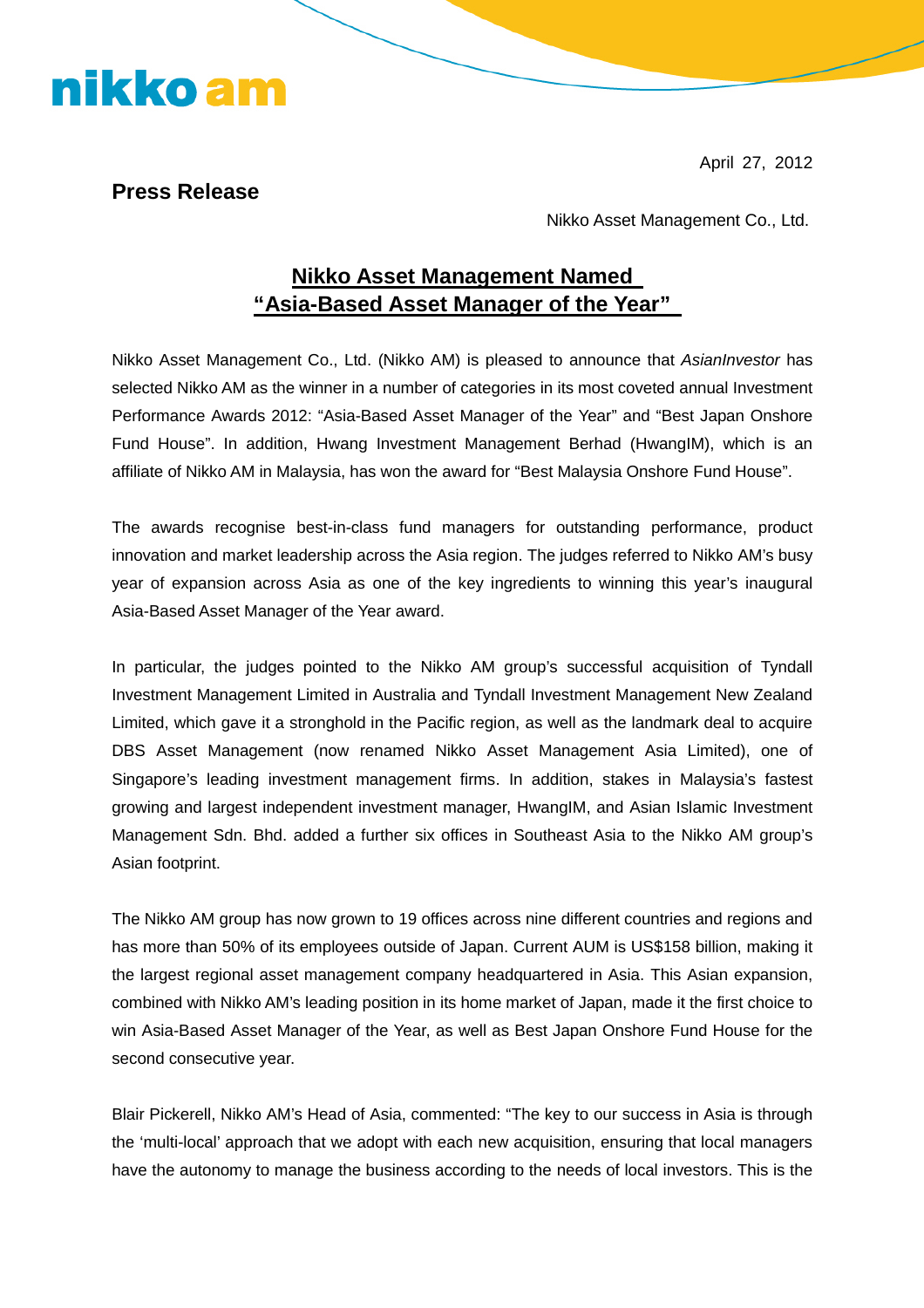## nikko am

reason we have been able to grow so quickly into the regional asset manager we are today. We are delighted to win the "Asia-Based Asset Manager of the Year" award from *AsianInvestor* in recognition of this."

The *AsianInvestor* gala awards dinner will be held on May 24, 2012, where [Blair Pickerell] will receive the awards on behalf of Nikko AM.

This award is based on past date and does not guarantee future investment performance.

Further details on the awards can be found on the *AsianInvestor* website: http://www.asianinvestor.net/News/Category/190,awards.aspx

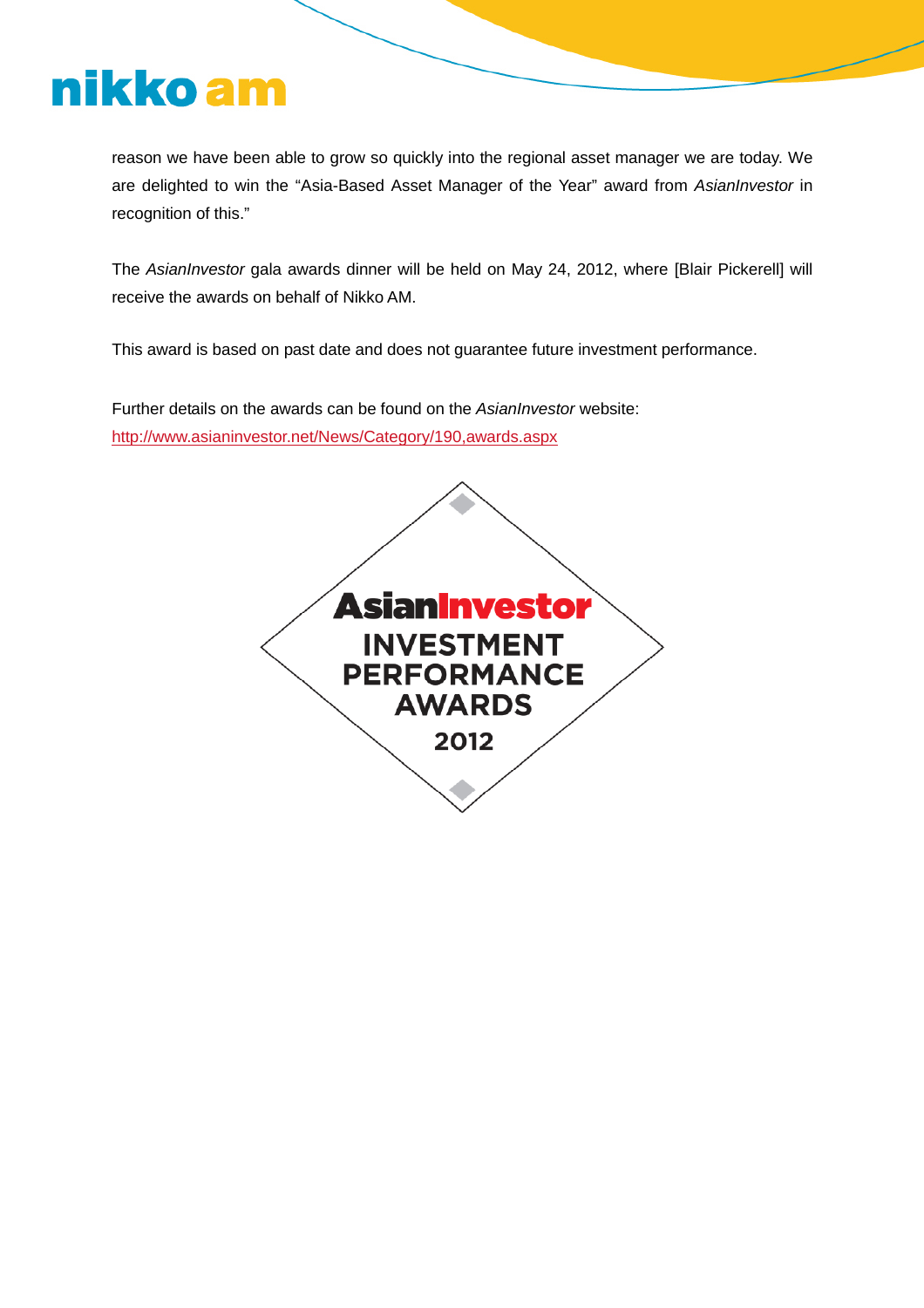# nikko am

## **Comprehensive Risk Information on Mutual Funds**

- $\checkmark$  Investment trusts invest in assets whose prices fluctuate (foreign currency-denominated assets contain exchange rate risk as well), so the NAV will fluctuate accordingly. It is possible that the NAV will fall below your original investment.
- $\checkmark$  Different investment trusts invest in different asset classes, markets, and countries, and contain different investment restrictions, so the details of their risks differ accordingly.

### ■**Outline of Fees, etc.**

Investors must bear the following expenses:

<Fee charged directly at the time of purchase and redemption>

Purchase Application Fees: Up to 4.2% (4.0% before tax)

Redemption fee: UP to 1.05% (1.0% before tax)

Amount Retained in Trust Assets: Up to 1.0%

< Fees and expenses charged indirectly through the trust assets (i.e. paid by the Fund)>

### Trust Fees: Up to  $2.9975\%$  (2.95% before tax)

Some funds charge a performance fee based on investment performance, etc.

- Other Expenses: Brokerage commission with respect to securities held in the portfolio, audit fees, interest on borrowing and advances, fees related to securities lending, etc.
	- ※ The rate or maximum amounts applicable to other fees and expenses cannot be disclosed in advance because the actual amount will vary depending on the state of the assets managed.
	- ※ The total amount of fees above will vary depending on the length of investment period and other factors. Therefore, we cannot give a specific total.
	- ※ For more detail, please refer to the investment trust explanatory document (prospectus distributed in advance of purchase).

### <Disclaimer>

- $\circ$  Fees, etc. listed are the highest rates among those charged to the investment trusts managed by Nikko Asset Management (as of March 18, 2011).
- $\circ$  The risk information and fees, etc. disclosed above are those typical for a general investment trust. Actual fees will vary for each specific investment trust. For more detail, please refer to the investment trust explanatory document (prospectus distributed in advance of purchase).

### ■Other matters to consider

- $\circ$  These materials were prepared for the purpose of providing information on investment trusts offered by Nikko AM.
- $\circ$  Unlike bank deposits or insurance policies, investment trusts are not protected by the Deposit Insurance Corporation or the Insurance Policyholders Protection Corporations. Nor are investment trusts protected by the Investor Protection Funds when purchased at banks or other registered financial institutions.
- $\circ$  Any profit or loss derived from management of investment trusts belongs to all the beneficiaries. When purchasing to investment trusts, the distributor will provide you with an investment trust explanatory document (or prospectus distributed in advance of application) beforehand, so please be sure to verify the details and make your own decision whether or not to invest.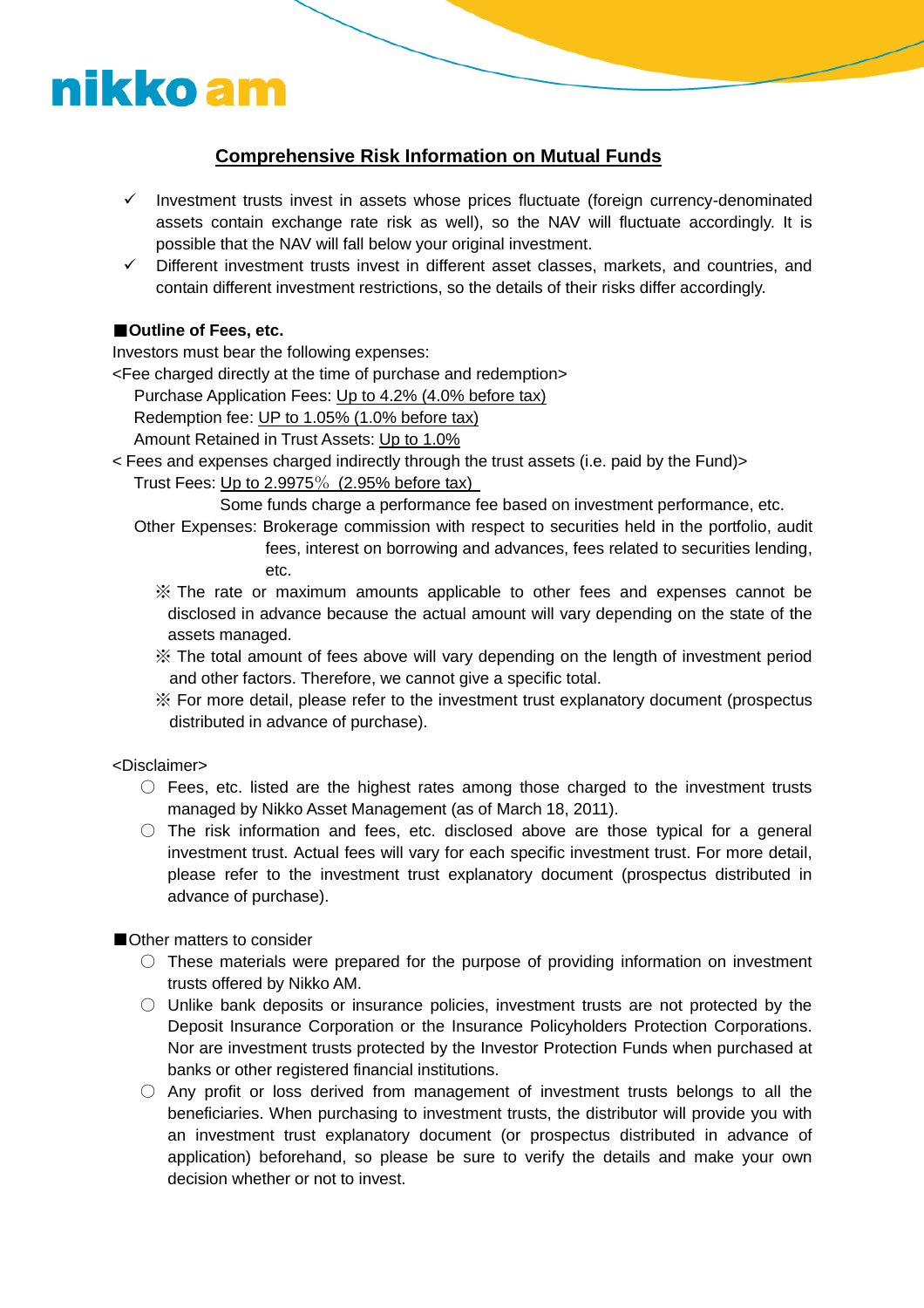## nikko am

### **Matters to consider regarding investment advisory and discretionary investment agreements**

Investment based on a discretionary investment agreement and advice based on an investment advisory agreement mainly involve securities, such as equities and bonds, whose prices fluctuate (foreign currency securities have an exchange rate fluctuation risk as well), so the net asset value (NAV) of your investment assets will fluctuate and may fall below your principal investment.

Major risks involved in these agreements are:

1) Price fluctuation risk, 2) liquidity risk, 3) credit risk, 4) exchange rate fluctuation risk, 5) country risk, 6) derivative risk, and 7) risks unique to market neutral and long/short strategies

#### **Fees and other expenses**

#### **OInvestment Advisory Fees**

An investment advisory fee, which serves as the fee for the investment advisory agreement and the discretionary investment agreement, up to a maximum of 3.15% p.a. (3.0% before tax) will be charged against the balance of investment assets according to the period under management. Depending on the content of the agreement, a contingent fee may be charged in addition to the fixed fee.

#### **Other fees**

As for other fees, brokerage fees for portfolio stocks may be incurred.

In cases where investment trusts are bought based on a discretionary investment agreement, other fees may be incurred, such as a trust fee on the investment trusts, commissions on the amount reserved for trust assets, incorporation and redemption, brokerage fees for portfolio stocks, custodian fees, management fees, audit fees, fund establishment fees, interest rate of borrowings or borrowed stock fees.

#### <Disclaimer>

\* Contingent fees and other fees vary depending on investment strategies and management conditions; therefore it is not possible to specify the amount of those fees and the limit beforehand.

\* The risks and fees mentioned above differ depending on individual agreements. We urge you to read the pre-agreement reminder thoroughly before you sign an agreement.